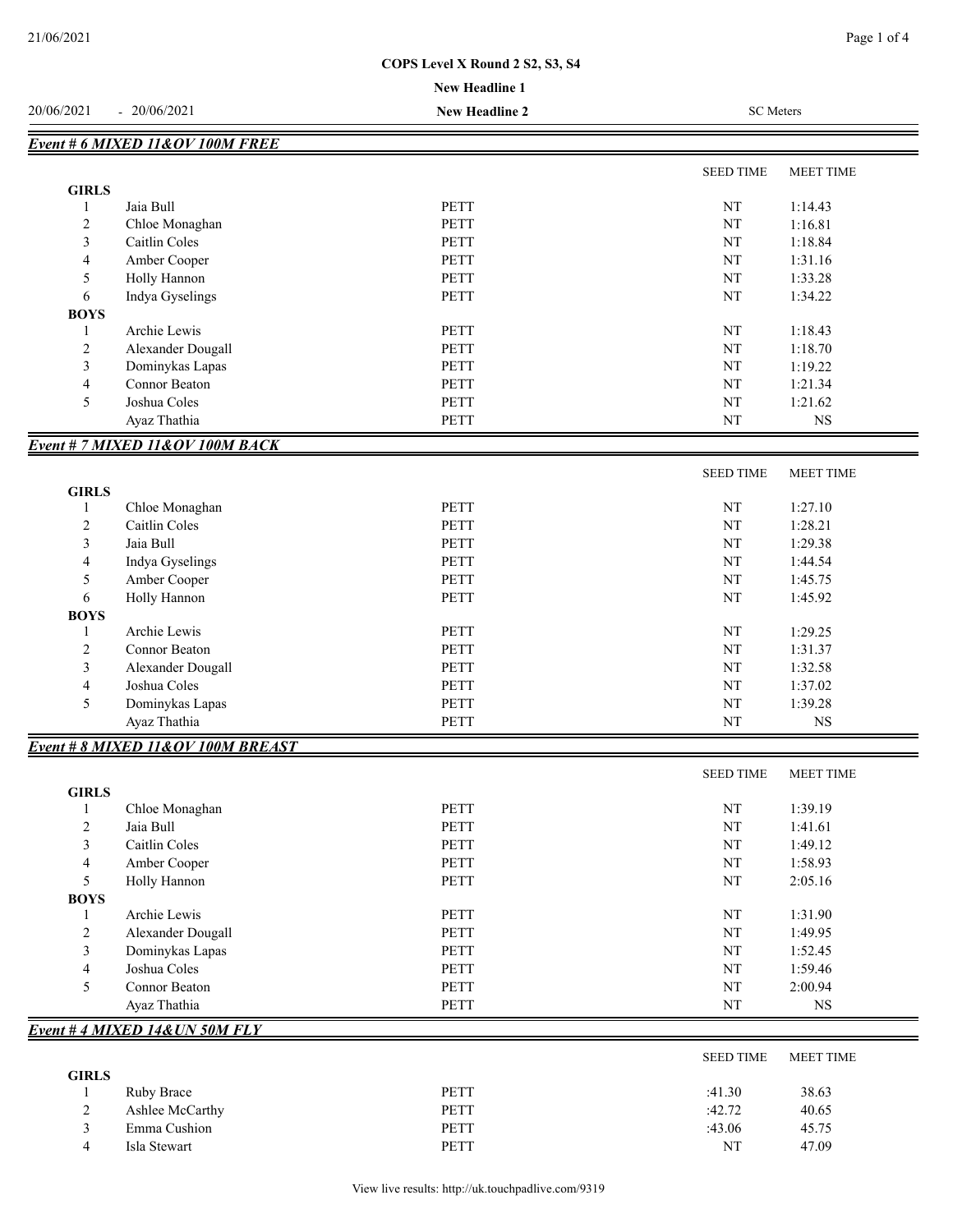# **COPS Level X Round 2 S2, S3, S4**

|                |                                  | <b>New Headline 1</b> |                  |                  |
|----------------|----------------------------------|-----------------------|------------------|------------------|
| 20/06/2021     | $-20/06/2021$                    | <b>New Headline 2</b> | <b>SC</b> Meters |                  |
| 5              | Ruby Duncan                      | <b>PETT</b>           | :49.05           | 49.29            |
| 6              | Aleksandra Ivanova               | <b>PETT</b>           | :47.07           | 51.97            |
| 7              | <b>Emily Bridges</b>             | <b>PETT</b>           | :49.81           | 53.47            |
|                | Frances Woolford                 | <b>PETT</b>           | :52.63           | DQ               |
|                | Alexis Johnson                   | <b>PETT</b>           | :51.69           | <b>NS</b>        |
| <b>BOYS</b>    |                                  |                       |                  |                  |
| 1              | Jacob Bacon                      | <b>PETT</b>           | :36.59           | 35.84            |
| 2              | Zilvinas Simkus                  | <b>PETT</b>           | :40.73           | 41.47            |
| 3              | Oliver Profitt                   | <b>PETT</b>           | :44.60           | 41.60            |
| 4              | Georgi Stavrov                   | <b>PETT</b>           | :40.16           | 41.99            |
| 5              | Jake Elderkin                    | PETT                  | :50.73           | 48.05            |
|                | Oliver Maliborski                | PETT                  | :41.84           | $_{\rm NS}$      |
|                |                                  |                       |                  |                  |
|                | Event #9 MIXED 11&OV 100M FLY    |                       |                  |                  |
|                |                                  |                       | <b>SEED TIME</b> | <b>MEET TIME</b> |
| <b>GIRLS</b>   |                                  |                       |                  |                  |
| 1              | Chloe Monaghan                   | <b>PETT</b>           | $\rm{NT}$        | 39.84            |
| 2              | Jaia Bull                        | <b>PETT</b>           | NT               | 41.24            |
| 3              | Caitlin Coles                    | <b>PETT</b>           | NT               | 41.75            |
| 4              | Amber Cooper                     | <b>PETT</b>           | NT               | 48.72            |
| 5              | Holly Hannon                     | <b>PETT</b>           | NT               | 55.78            |
| 6              | Indya Gyselings                  | <b>PETT</b>           | NT               | 56.07            |
| <b>BOYS</b>    |                                  |                       |                  |                  |
| 1              | Alexander Dougall                | <b>PETT</b>           | NT               | 40.32            |
| $\overline{c}$ | Archie Lewis                     | <b>PETT</b>           | NT               | 42.52            |
| 3              | Joshua Coles                     | <b>PETT</b>           | NT               | 42.90            |
| 4              | Dominykas Lapas                  | PETT                  | NT               | 49.63            |
|                | Connor Beaton                    | <b>PETT</b>           | NT               | DQ               |
|                | Ayaz Thathia                     | PETT                  | NT               | <b>NS</b>        |
|                | Event # 5 MIXED 14& UN 100M I.M. |                       |                  |                  |
|                |                                  |                       | <b>SEED TIME</b> | <b>MEET TIME</b> |
| <b>GIRLS</b>   |                                  |                       |                  |                  |
| 1              | Ashlee McCarthy                  | PETT                  | 1:41.48          | 1:29.18          |
| 2              | Ruby Brace                       | <b>PETT</b>           | 1:31.06          | 1:29.56          |
| 3              | Emma Cushion                     | PETT                  | 1:35.46          | 1:36.99          |
| 4              | Ruby Duncan                      | <b>PETT</b>           | 1:39.50          | 1:37.41          |
| 5              | Freya Gyselings                  | PETT                  | NT               | 1:37.50          |
| 6              | Aleksandra Ivanova               | PETT                  | 1:32.36          | 1:41.11          |
| 7              | <b>Emily Bridges</b>             | PETT                  | 1:50.81          | 1:56.37          |
| 8              | Frances Woolford                 | PETT                  | 2:02.01          | 2:06.91          |
|                | Isla Stewart                     | PETT                  | 1:32.95          | DQ               |
|                | Alexis Johnson                   | PETT                  | 1:54.70          | $_{\rm NS}$      |
| <b>BOYS</b>    |                                  |                       |                  |                  |
| 1              | Jacob Bacon                      | PETT                  | 1:27.47          | 1:27.85          |
| 2              | Georgi Stavrov                   | PETT                  | 1:30.40          | 1:32.20          |
| 3              | Zilvinas Simkus                  | PETT                  | 1:37.28          | 1:34.42          |
| 4              | Oliver Profitt                   | PETT                  | 1:43.44          | 1:40.71          |
| 5              | Jake Elderkin                    | PETT                  | 1:44.06          | 1:44.77          |
|                | Oliver Maliborski                | PETT                  | 1:35.46          | NS               |
|                | Event # 10 MIXED 11&OV 100M I.M. |                       |                  |                  |
|                |                                  |                       |                  |                  |
| <b>GIRLS</b>   |                                  |                       | <b>SEED TIME</b> | MEET TIME        |
| 1              | Chloe Monaghan                   | PETT                  | $\rm{NT}$        | 1:30.65          |
| 2              | Jaia Bull                        | PETT                  | 1:28.22          |                  |
|                | Caitlin Coles                    | PETT                  | 1:31.86          | 1:30.91          |
| 3              |                                  |                       |                  | 1:33.91          |
| 4              | Amber Cooper                     | PETT                  | 1:46.48          | 1:41.53          |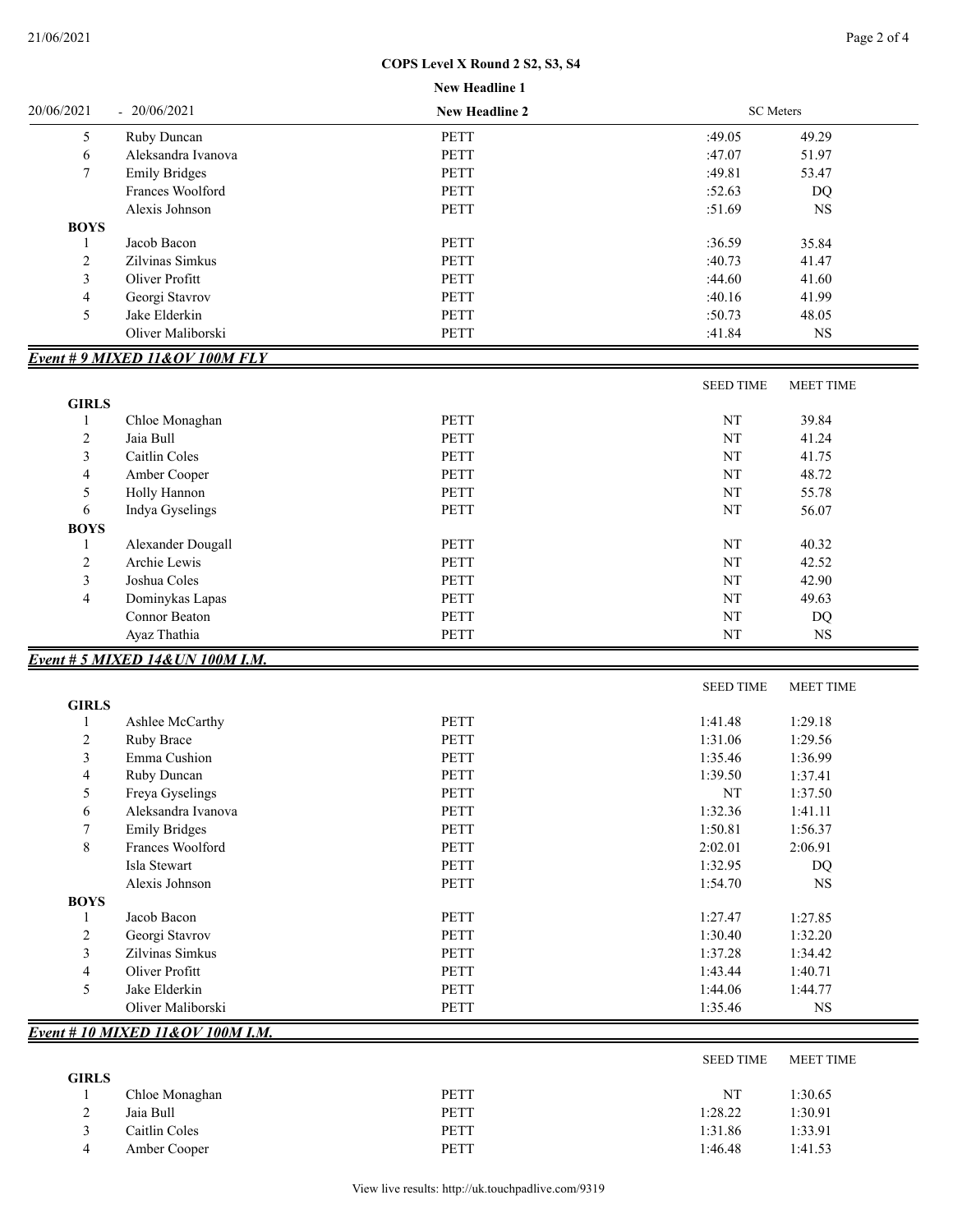*Event # 3 MIXED 14&UN 100M BREAST*

# **COPS Level X Round 2 S2, S3, S4**

|                | COPS Level X Round 2 S2, S3, S4  |                |                        |                  |  |
|----------------|----------------------------------|----------------|------------------------|------------------|--|
|                | New Headline 1                   |                |                        |                  |  |
| 20/06/2021     | $-20/06/2021$                    | New Headline 2 | <b>SC</b> Meters       |                  |  |
| 5              | Holly Hannon                     | <b>PETT</b>    | 1:46.37                | 1:47.85          |  |
| 6              | Indya Gyselings                  | <b>PETT</b>    | 1:45.41                | 1:52.32          |  |
| <b>BOYS</b>    |                                  |                |                        |                  |  |
| 1              | Archie Lewis                     | <b>PETT</b>    | 1:31.34                | 1:24.80          |  |
| 2              | Alexander Dougall                | PETT           | 1:32.38                | 1:33.22          |  |
| 3              | Joshua Coles                     | <b>PETT</b>    | 1:37.58                | 1:35.44          |  |
| 4              | Dominykas Lapas                  | PETT           | NT                     | 1:40.43          |  |
| 5              | Connor Beaton                    | PETT           | 1:39.92                | 1:46.03          |  |
|                | Ayaz Thathia                     | PETT           | NT                     | <b>NS</b>        |  |
|                | Event # 1 MIXED 14& UN 100M FREE |                |                        |                  |  |
|                |                                  |                | <b>SEED TIME</b>       | <b>MEET TIME</b> |  |
| <b>GIRLS</b>   |                                  |                |                        |                  |  |
| 1              | Ruby Brace                       | <b>PETT</b>    | NT                     | 1:16.09          |  |
| 2              | Ashlee McCarthy                  | <b>PETT</b>    | NT                     | 1:18.88          |  |
| 3              | Emma Cushion                     | <b>PETT</b>    | NT                     | 1:21.99          |  |
| 4              | Isla Stewart                     | PETT           | NT                     | 1:22.41          |  |
| 5              | Freya Gyselings                  | <b>PETT</b>    | NT                     | 1:24.03          |  |
| 6              | Ruby Duncan                      | <b>PETT</b>    | NT                     | 1:25.26          |  |
| 7              | Aleksandra Ivanova               | <b>PETT</b>    | NT                     | 1:30.33          |  |
| 8              | <b>Emily Bridges</b>             | <b>PETT</b>    | NT                     | 1:36.91          |  |
| 9              | Frances Woolford                 | <b>PETT</b>    | NT                     | 1:46.72          |  |
| <b>BOYS</b>    |                                  |                |                        |                  |  |
| 1              | Jacob Bacon                      | PETT           | NT                     | 1:11.00          |  |
| 2              | Georgi Stavrov                   | PETT           | NT                     | 1:18.37          |  |
| 3              | Zilvinas Simkus                  | <b>PETT</b>    | NT                     | 1:19.83          |  |
| 4              | Oliver Profitt                   | <b>PETT</b>    | NT                     | 1:26.86          |  |
| 5              | Jake Elderkin                    | PETT           | NT                     | 1:28.13          |  |
|                | Event # 2 MIXED 14& UN 100M BACK |                |                        |                  |  |
|                |                                  |                | <b>SEED TIME</b>       | <b>MEET TIME</b> |  |
| <b>GIRLS</b>   |                                  |                |                        |                  |  |
| 1              | Ashlee McCarthy                  | PETT           | NT                     | 1:28.72          |  |
| 2              | Emma Cushion                     | <b>PETT</b>    | NT                     | 1:33.79          |  |
| 3              | Freya Gyselings                  | PETT           | NT                     | 1:35.06          |  |
| 4              | Ruby Brace                       | PETT           | $\mathbf{N}\mathbf{T}$ | 1:36.33          |  |
| 5              | Isla Stewart                     | PETT           | NT                     | 1:37.57          |  |
| 6              | Ruby Duncan                      | PETT           | NT                     | 1:37.75          |  |
| 7              | Aleksandra Ivanova               | PETT           | NT                     | 1:38.52          |  |
| 8              | <b>Emily Bridges</b>             | PETT           | NT                     | 1:46.64          |  |
| 9              | Frances Woolford                 | PETT           | NT                     | 1:58.09          |  |
| <b>BOYS</b>    |                                  |                |                        |                  |  |
| 1              | Georgi Stavrov                   | PETT           | NT                     | 1:26.67          |  |
| $\overline{c}$ | Jacob Bacon                      | PETT           | NT                     | 1:27.15          |  |
| 3              | Zilvinas Simkus                  | PETT           | NT                     | 1:32.25          |  |
| 4              | Oliver Profitt                   | PETT           | NT                     | 1:36.77          |  |
| 5              | Jake Elderkin                    | PETT           | $\mathbf{N}\mathbf{T}$ | 1:41.44          |  |

## SEED TIME MEET TIME **GIRLS** 1 Ruby Brace **PETT** NT 1:42.53 2 Ruby Duncan PETT NT 1:43.15 3 Ashlee McCarthy PETT NT 1:44.00 4 Isla Stewart 1:44.62 5 Emma Cushion **PETT** NT 1:47.53 6 Freya Gyselings PETT NT 1:51.54 7 Aleksandra Ivanova PETT NT 1:56.83